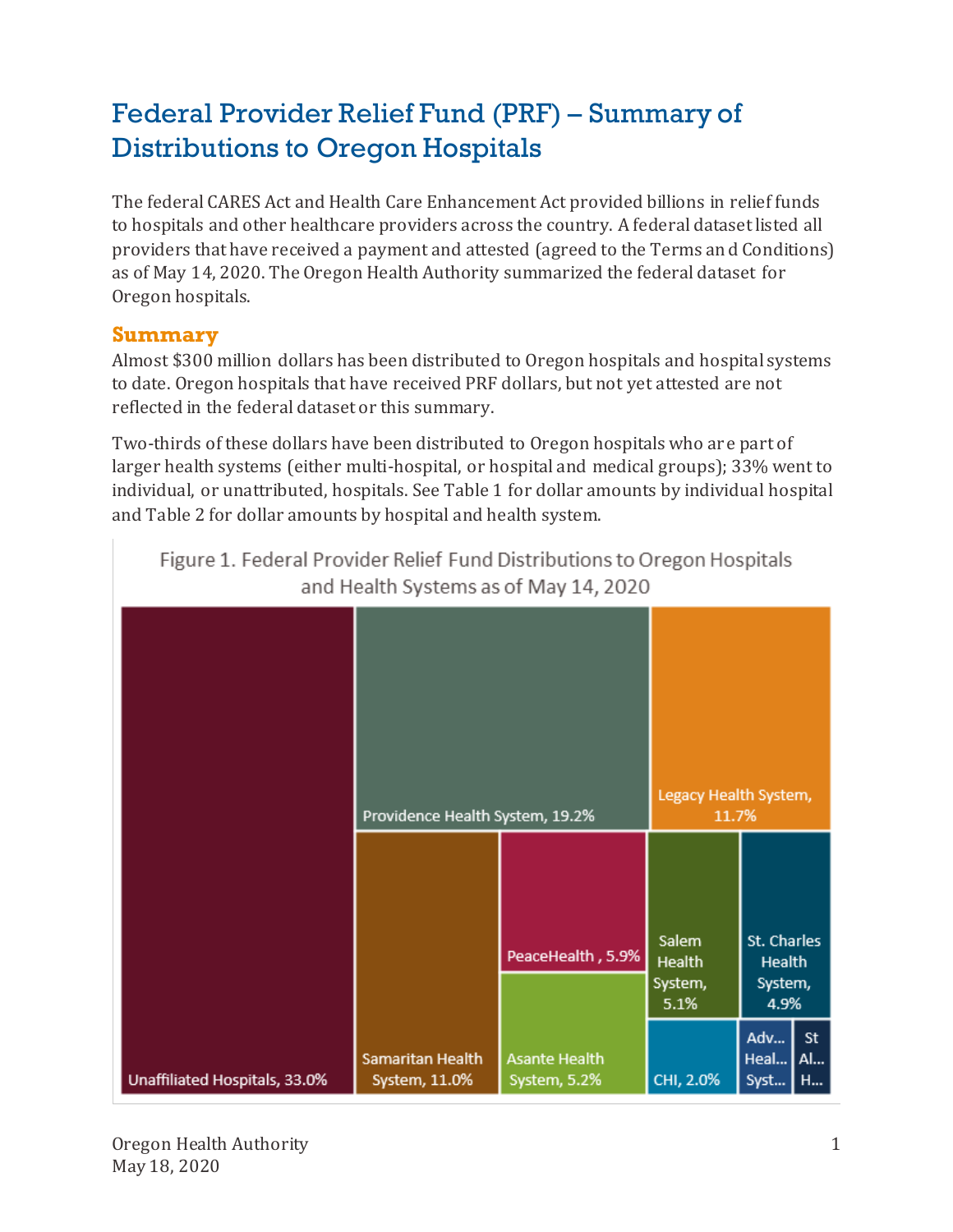Of the \$98 million distributed to unaffiliated hospitals, OHSU received one-third of the funds, followed by Sky Lakes Medical Center (12.8%) and Mid-Columbia Medical Center (8.5%). Pioneer Memorial Hospital in Heppner received the smallest amount: \$388,830 (0.4%). Funds were distributed in proportion to providers' Medicare Fee For Service payments in 2019.<sup>1</sup> See Table 1 for detailed dollar amounts by hospital.

## **Data Source and Methods**

### **Methods**

Oregon Health Authority manually mapped the federal dataset to Oregon hospitals based on names, key words, and locations, making reasonable assumptions. For example, a health system may have been listed multiple times in the federal dataset, with varying locations and distribution amounts. OHA mapped those listings to the known locations of that health system's hospitals.

Other providers (e.g. medical groups) that received federal distributions may be affiliated with hospitals and hospital systems but were not included in this summary.

These data were not reported by hospitals; this summary is an approximation only and does not reflect all of the federal distributions made to Oregon providers.

#### **Data Source**

The federal dataset was updated on May 14, 2020 and includes all providers who received a payment from the General Distribution and/or the Rural Targeted Allocation of the Provider Relief Fund *and* who have attested payments and agreed to the Terms and Conditions.<sup>2</sup>

Several Oregon hospitals and hospital systems are not yet reflected in this dataset, including:

- Adventist Tillamook Regional Medical Center
- Kaiser Health System (Sunnyside and Westside Medical Centers)
- Shriners Hospital for Children

# For More Information

Contact Holly Heiberg at 971-207-7767

Oregon Health Authority | Government Relations Director

<sup>1</sup> [https://www.hhs.gov/sites/defaul t/files/provider-relief-fund-general-distribution-faqs.pdf](https://www.hhs.gov/sites/default/files/provider-relief-fund-general-distribution-faqs.pdf)

<sup>2</sup> <https://data.cdc.gov/Administrative/HHS-Provider-Relief-Fund/kh8y-3es6>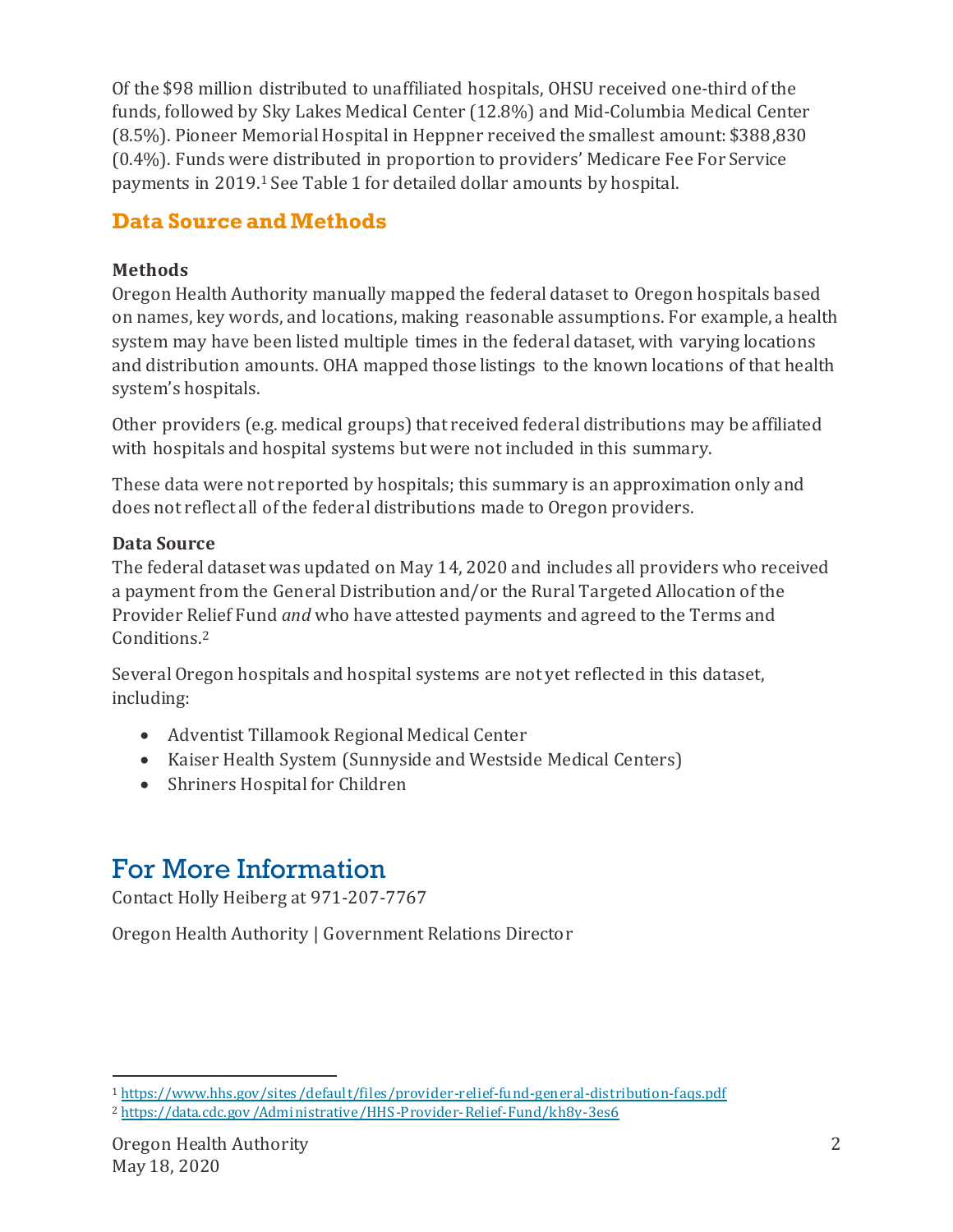## **Table 1: Provider Relief Fund Distribution by Hospital**

As of May 14, 2020.

We have identified payments for 52 of Oregon's 60 hospitals. If blank, hospital was not listed in federal dataset, but may be represented by another hospital distribution. For example, PeaceHealth – Sacred Heart Medical Center – Riverbend's distribution could potentially reflect Riverbend *and* University District.

| <b>Hospital Name</b>                      | <b>Type</b>      | <b>Location</b>    | <b>Distribution</b> |
|-------------------------------------------|------------------|--------------------|---------------------|
| <b>Adventist Medical Center</b>           | <b>DRG</b>       | Portland           | \$3,505,401         |
| Adventist Tillamook Regional Medical      | $\boldsymbol{A}$ |                    |                     |
| Asante Ashland Community Hospital         | $\overline{B}$   | Ashland            | \$856,161           |
| Asante Rogue Valley Medical Center        | <b>DRG</b>       | Talent             | \$11,688,281        |
| <b>Asante Three Rivers Medical Center</b> | <b>DRG</b>       | <b>Grants Pass</b> | \$3,006,508         |
| Bay Area Hospital                         | <b>DRG</b>       | North Bend         | \$4,551,710         |
| <b>Blue Mountain Hospital</b>             | $\boldsymbol{A}$ | John Day           | \$4,138,592         |
| Columbia Memorial Hospital                | $\overline{B}$   | Astoria            | \$2,160,765         |
| <b>Coquille Valley Hospital</b>           | $\mathbf B$      | Coquille           | \$811,656           |
| Curry General Hospital                    | A                | <b>Gold Beach</b>  | \$957,499           |
| <b>Good Shepherd Medical Center</b>       | $\mathbf{A}$     | Hermiston          | \$1,519,391         |
| <b>Grand Ronde Hospital</b>               | $\boldsymbol{A}$ | La Grande          | \$2,034,995         |
| <b>Harney District Hospital</b>           | $\boldsymbol{A}$ | <b>Burns</b>       | \$4,223,174         |
| Kaiser Sunnyside Medical Center           | <b>DRG</b>       |                    |                     |
| Kaiser Westside Medical Center            | <b>DRG</b>       |                    |                     |
| Lake District Hospital                    | $\boldsymbol{A}$ | Lakeview           | \$4,527,276         |
| Legacy Emanuel Medical Center             | <b>DRG</b>       | Portland           | \$16,900,299        |
| Legacy Good Samaritan                     | <b>DRG</b>       | Portland           | \$7,011,044         |
| Legacy Meridian Park                      | <b>DRG</b>       | Tualatin           | \$4,921,307         |
| <b>Legacy Mount Hood</b>                  | <b>DRG</b>       | Gresham            | \$3,301,544         |
| <b>Legacy Silverton</b>                   | $\, {\bf B}$     | Silverton          | \$2,002,276         |
| Lower Umpqua Hospital                     | B                | Reedsport          | \$4,212,343         |
| McKenzie-Willamette Medical Center        | <b>DRG</b>       | Eugene             | \$4,554,124         |
| Mercy Medical Center                      | <b>DRG</b>       | Roseburg           | \$4,345,396         |
| St. Anthony Hospital                      | A                | Pendleton          | \$1,600,204         |
| Mid-Columbia Medical Center               | B                | The Dalles         | \$8,364,251         |
| <b>OHSU Hospital</b>                      | <b>DRG</b>       | Portland           | \$33,434,426        |
| PeaceHealth - Cottage Grove               | $\mathbf B$      |                    |                     |
| PeaceHealth - Peace Harbor                | $\overline{B}$   | Florence           | \$1,820,001         |
| PeaceHealth - Sacred Heart - Riverbend    | <b>DRG</b>       | Springfield        | \$14,836,865        |
| PeaceHealth - Sacred Heart - University   | <b>DRG</b>       | Eugene             |                     |
| <b>Pioneer Memorial Hospital</b>          | $\boldsymbol{A}$ | Heppner            | \$388,830           |
| Providence - Hood River                   | $\overline{B}$   | Hood River         | \$1,904,541         |
| Providence - Medford                      | <b>DRG</b>       | Medford            | \$4,187,079         |
| Providence - Milwaukie                    | <b>DRG</b>       | Milwaukie          | \$2,279,113         |
| Providence - Newberg                      | $\mathbf B$      | Newberg            | \$2,464,106         |
| Providence - Portland                     | <b>DRG</b>       | Portland           | \$15,876,797        |
| Providence - Seaside                      | $\mathbf B$      |                    |                     |
| Providence - St Vincent                   | <b>DRG</b>       | Portland           | \$18,825,827        |
| Providence - Willamette Falls             | <b>DRG</b>       | Oregon City        | \$2,754,713         |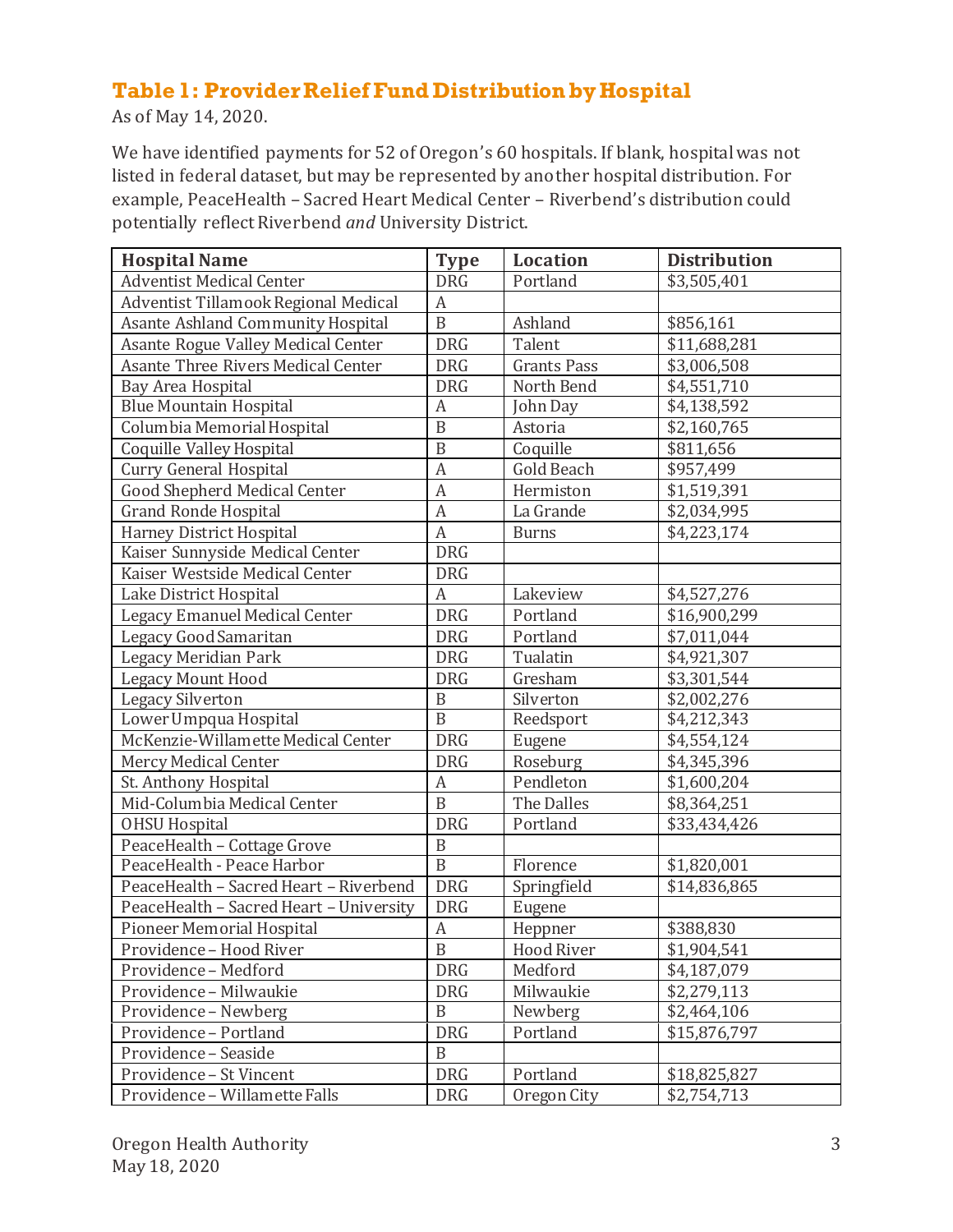| <b>Hospital Name</b>                   | <b>Type</b> | <b>Location</b>      | <b>Distribution</b> |
|----------------------------------------|-------------|----------------------|---------------------|
| St. Alphonsus - Baker City             | A           | <b>Baker City</b>    | \$706,077           |
| St. Alphonsus - Ontario                | A           | Ontario              | \$1,552,161         |
| Salem Health - Salem Hospital          | <b>DRG</b>  | Salem                | \$14,587,254        |
| Salem Health - West Valley Hospital    | R           | <b>Dallas</b>        | \$555,869           |
| <b>Good Samaritan Regional Medical</b> | <b>DRG</b>  | Corvallis            | \$8,000,179         |
| Samaritan Albany General Hospital      | <b>DRG</b>  | Albany               | \$3,533,519         |
| Samaritan Lebanon Community            | B           | Lebanon              | \$8,263,941         |
| Samaritan North Lincoln Hospital       | B           | Lincoln City         | \$5,741,932         |
| Samaritan Pacific Communities Hospital | B           | Lebanon              | \$7,084,526         |
| Santiam Memorial Hospital              | B           | Stayton              | \$1,006,373         |
| Shriners Hospital for Children         | <b>DRG</b>  |                      |                     |
| Sky Lakes Medical Center               | <b>DRG</b>  | <b>Klamath Falls</b> | \$12,630,949        |
| Southern Coos Hospital & Health Center | B           | <b>Bandon</b>        | \$764,159           |
| St. Charles - Bend                     | <b>DRG</b>  | Redmond              | \$13,839,387        |
| St. Charles - Madras                   | B           |                      |                     |
| St. Charles - Prineville               | B           |                      |                     |
| St. Charles - Redmond                  | B           | Redmond              | \$699,184           |
| <b>Tuality Community Hospital</b>      | <b>DRG</b>  | <b>Forest Grove</b>  | \$5,260,107         |
| Wallowa Memorial Hospital              | A           | Enterprise           | \$672,421           |
| Willamette Valley Medical Center       | $\mathbf B$ | McMinnville          | \$2,227,352         |

## **Table 2: Aggregating Hospital Data into Hospital and Health Systems**

Oregon Health Authority aggregated individual hospital distributions into hospital and health systems as described below. If the federal dataset included other distributions for costs that were likely hospital related (e.g., laboratory services) and could be identified as part of the broader health system, those distributions were also included in the total.

| <b>Hospital &amp; Health Systems</b>           | <b>Aggregate</b>    | % of Total |
|------------------------------------------------|---------------------|------------|
|                                                | <b>Distribution</b> |            |
| Adventist                                      | \$3,505,401         | $1.2\%$    |
| <b>Adventist Medical Center</b><br>$\bullet$   |                     |            |
| Adventist Tillamook                            |                     |            |
| Asante                                         | \$15,550,950        | 5.2%       |
| Asante Ashland Community Hospital<br>$\bullet$ |                     |            |
| Asante Rogue Valley Medical Center             |                     |            |
| Asante Three Rivers Medical Center             |                     |            |
| Kaiser                                         |                     |            |
| Kaiser Sunnyside<br>$\bullet$                  |                     |            |
| Kaiser Westside                                |                     |            |
| Legacy                                         | \$34,853,692        | 11.7%      |
| Legacy Emanuel                                 |                     |            |
| Legacy Good Samaritan                          |                     |            |
| Legacy Meridian Park                           |                     |            |
| Legacy Mt Hood                                 |                     |            |
| <b>Legacy Silverton</b>                        |                     |            |
| <b>Other</b>                                   |                     |            |
| Catholic Health Initiatives                    | \$5,945,600         | 2.0%       |